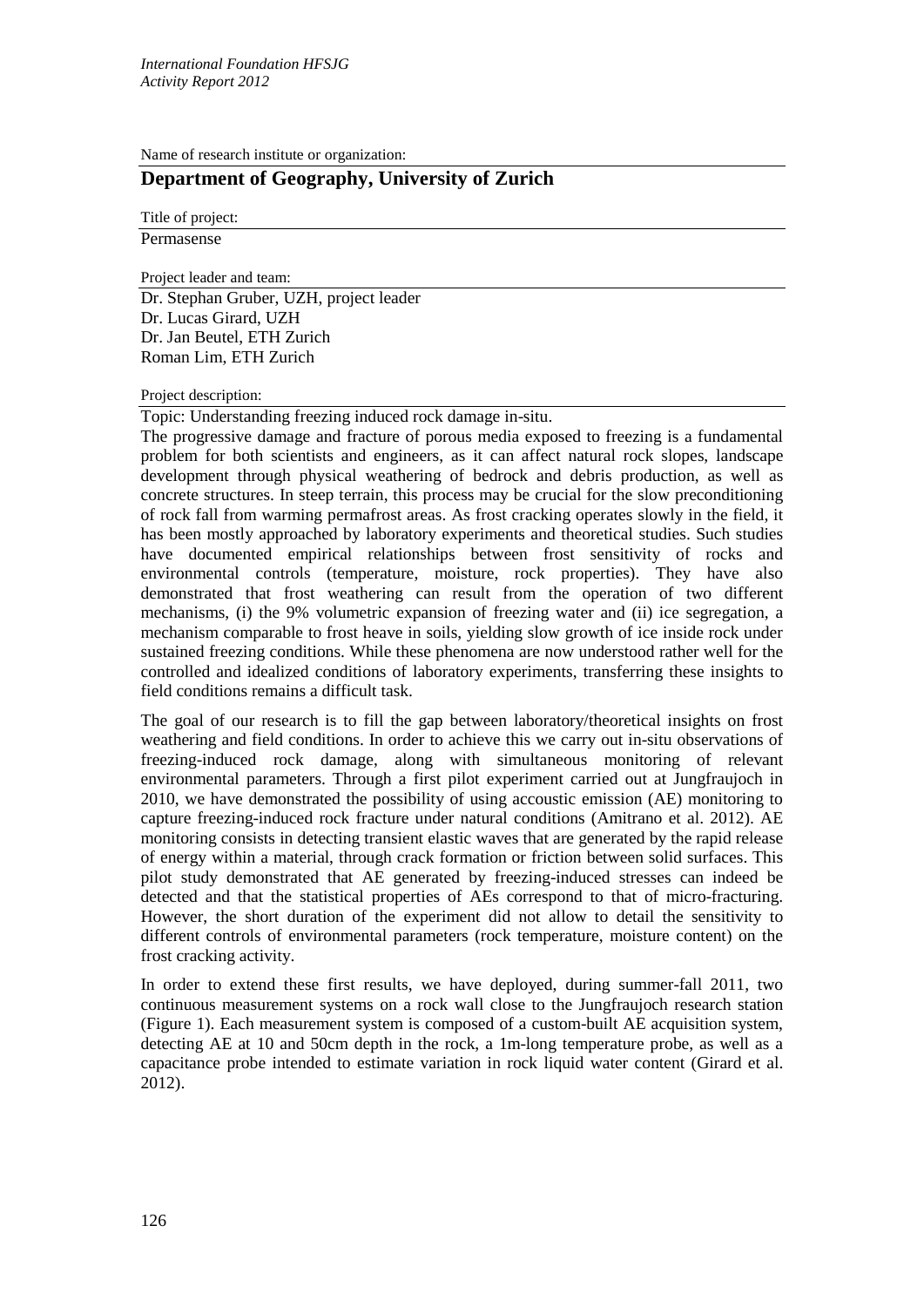

*Figure 1 - Field deployment at Jungfraujoch, close-up of the measurement site, and detail of measurement system M2.*



*a function of the rock temperature.*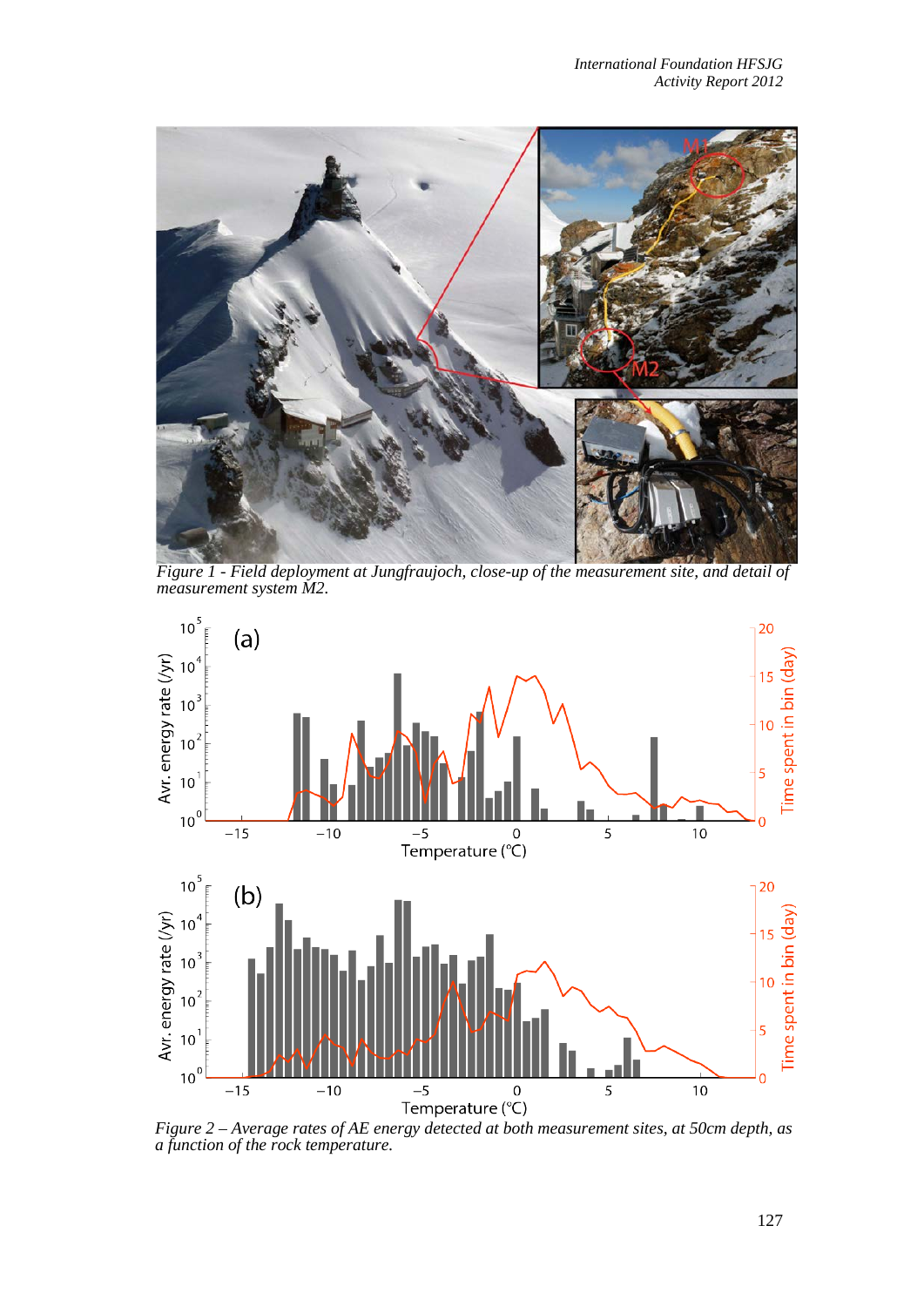Throughout the year 2012, these two monitoring systems have operated almost uninterruptedly, yielding an unprecedented data set which allows us to revisit the characteristics and controls of field frost weathering. These important results will be the focus of a new publication currently in preparation. In brief, the measurements highlight:

- The strong sensitivity of frost cracking to rock liquid water content, as suggested by laboratory experiments.
- The fact that periods of sustained freezing yield stronger frost weathering activity than freeze-thaw cycling.
- The operation of frost weathering on a wide range of sub-zero temperatures, down to the lowest temperature detected  $(-15^{\circ}C)$  (Figure 2).

These new insights allow us to revisit an important and controversial question of frost weathering studies: through which mechanism does frost weathering operate in the field. Our results suggest that both candidate mechanisms debated in literature operate in the field, although ice segregation may be seen as the prevailing mechanism. A striking aspect of our results is that the range of temperatures over which frost cracking was detected goes beyond what was expected in earlier studies that attempted to transfer laboratory/theoretical knowledge to real natural conditions.

Finally, the year 2012 has also seen the beginning of a new collaboration with a group of researchers from SLF, Davos, led by Dr. Marcia Phillips. This collaboration takes place within the scope of the PhD thesis of Anna Haberkorn, dealing with properties of snow in steep rock walls. As part of this work, a first measurement campaign was carried out together with the PermaSense team in November 2012. Further planned research steps include analyses based on the 4-year timeseries of rock temperature acquired near the Jungfraujoch research station as part of the PermaSense project.

### Key words:

Rock mechanics, accoustic emission, weathering, permafrost

Internet data bases:

[www.permasense.ch](http://www.permasense.ch/) [www.data.permasense.ch](http://www.data.permasense.ch/)

Collaborating partners/networks:

Dr. David Amitrano, ISTerre, CNRS / Université J. Fourier, Grenoble, France Dr. Marcia Phillips, SLF Davos, Switzerland

Scientific publications and public outreach 2012:

# **Refereed journal articles and their internet access**

Girard, L., J. Beutel, S. Gruber, J. Hunziker, R. Lim, S. Weber, A custom acoustic emission monitoring system for harsh environments: application to freezing-induced damage in alpine rock walls, Geosci. Instrum. Method. Data Syst., **1**, 155–167, doi: 10.5194/gi-1-155-2012, 2012.

http://dx.doi.org/10.5194/gi-1-155-2012

Amitrano, D., S. Gruber, L. Girard, Evidence of frost-cracking inferred from acoustic emissions in a high-alpine rock-wall, Earth and Planetary Science Letters, **341**, 86–93, doi: 10.1016/j.epsl.2012.06.014, 2012. http://dx.doi.org/10.1016/j.epsl.2012.06.014

## **Book sections**

Weber, S., S. Gruber, L. Girard, Design of a Measurement Assembly to Study In-Situ Rock Damage Driven by Freezing, in Proceedings of the tenth international conference on Permafrost, Russia, June 2012.

### **Conference papers**

Amitrano, D., S. Gruber, L. Girard, Cryo-induced cracking in high-alpine rock-wall, evidences from acoustic emissions monitoring, European Geophysical Union, General Assembly, Vienna, Austria, 2012.